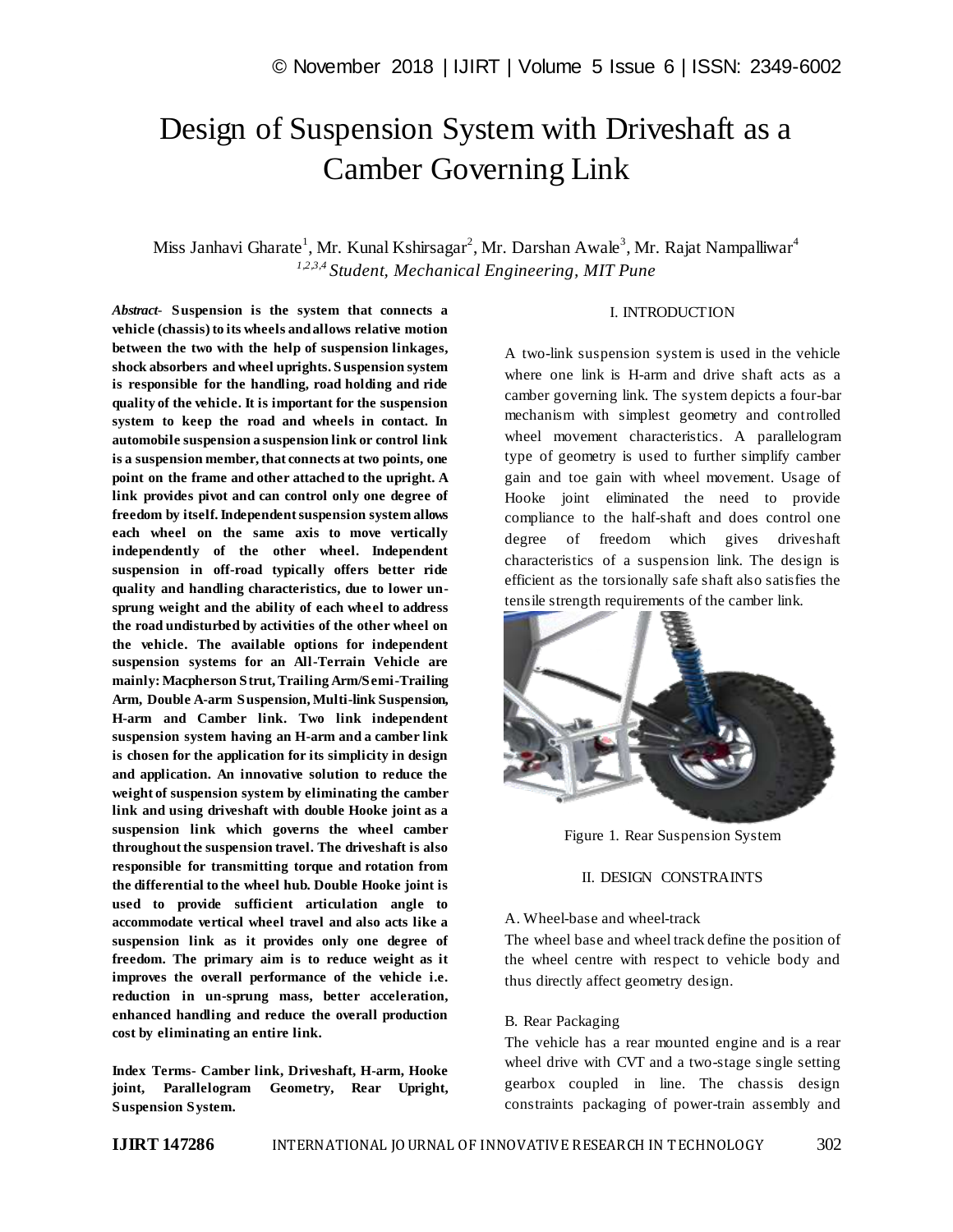subsequently constraints the chassis end of the driveshaft.

At the wheel the packaging of upright, hub and linkage assembly along with wheel centre position gives a tentative position for wheel-end of driveshaft.

#### C. Wheel travel

The bump and droop travel values affect the wheel alignment over the wheel travel. This restricts position of linkages and constraint suspension geometry.

#### D. Length & Articulation angle of driveshaft

The suspension geometry along with ride height, wheel track, wheel base and wheel travel values govern the articulation angle of drive shaft. UV joint used at the ends of drive shaft have a limited articulation angle and this in return constraints the former mentioned parameters and subsequently the design of system.



Figure 2. Driveshaft Angle

#### III. SUSPENSION GEOMETRY

A two-link suspension with Parallelogram geometry is selected for the rear suspension. The driveshaft acting as camber link consists of two Hooke"s joints wherein, they connect gearbox spline to the hub spline through the shaft. For no loss of angular velocity from hub spline to upright spline they should necessarily be parallel to each. This gives rise to the need of parallelogram suspension. H-arm, Driveshaft, upright and the fixed link between H-arm axis and Inner Hooke joint forms a four-bar mechanism with parallel sides.



Figure 3. Parallelogram Suspension Geometry The geometry is optimized to yield a roll centre of 16'' and zero camber and toe change. It is in

accordance with the wheel travel values. The total wheel travel is 10" divided as 8" bump and 2" droop. High rolling stiffness in rear suspension gives oversteer tendency to the car which is desirable characteristic.

| Value          |
|----------------|
| 20.5 in.       |
| $16$ in        |
| $0^0$          |
| 0 <sup>0</sup> |
| $0^0$          |
| 0 <sup>0</sup> |
| 15%            |
| 4.5 $deg/g$    |
|                |

Table 1. Parameters obtained from suspension geometry

#### IV. DRIVESHAFT CALCULATIONS

*A. Important Parameters:* Lateral Force  $(F<sub>L</sub>)$ : 8000 N Bump Force  $(F_B)$ : 6000 N Maximum Torque (T): 600 N-mm

#### *B. Shaft Diameter Calculations:*

On the basis of Tensile failure of shaft due to lateral force:

$$
\sigma_t = \frac{F_L}{\frac{\pi}{4} * D^2 (1 - C^2)}
$$

Where,

$$
C = \frac{D}{D_i}
$$

On the basis of Shear failure of shaft due to bump force:

$$
\tau=\frac{F_B}{\frac{\pi}{4}*D^2(1-C^2)}
$$

On the basis of Torsional shear failure of shaft:

$$
\tau = \frac{16 \text{ T}}{\pi * \text{D}^3 (1 - \text{C}^4)}
$$

*C. Yoke dimension calculations:* From the empirical relationship: Thickness of Yoke:

 $t = 0.75 * d$ 

Inner to Inner distance of Yoke:  $a = 1.5 * d$ 

Width of Yoke:

$$
b = 1.2 * d
$$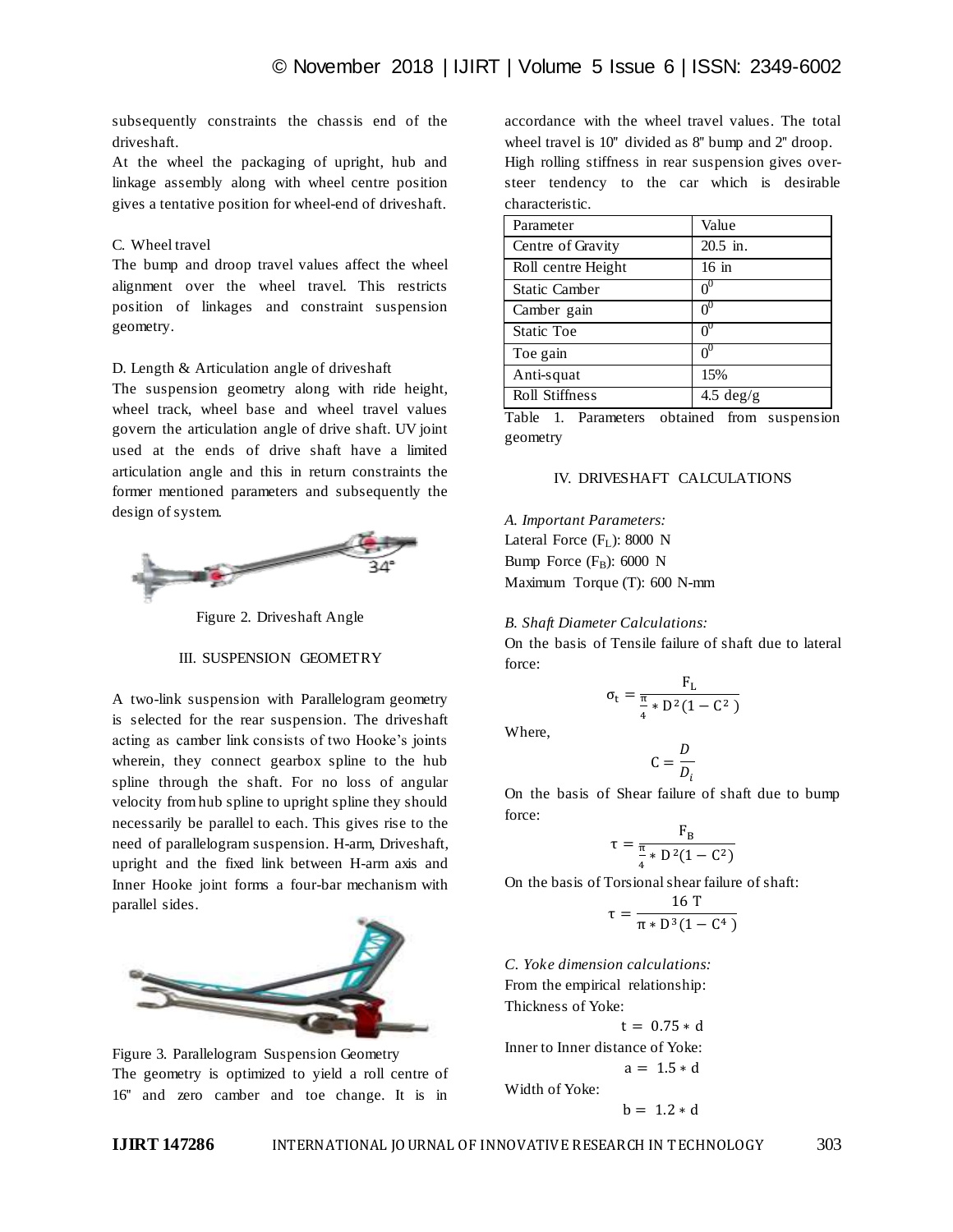#### *D. Yoke shaft diameter calculations:*

On the basis of Tensile Failure of fork due to lateral force:

$$
\sigma_{t} = \frac{F_{L}}{2 \cdot t \cdot (b - d)}
$$

On the basis of Crushing Failure of fork due to lateral force:

$$
\sigma_c = \frac{F_L}{2*t*d}
$$

On the basis of Shear Failure of fork due to bump force:

$$
\tau = \frac{F_B}{2*t*(b-d)}
$$

#### *E. Spline calculations:*

Shear stress at pitch diameter of spline resulting from applied torque T:

$$
\tau = \frac{2 * T * K_s}{D * z * L * S}
$$

Compressive stress on teeth resulting from applied torque T:

$$
\tau = \frac{4*T*K_s}{D*z*L*h}
$$

Where,

 $K<sub>s</sub>$  = Service factor  $D =$  Pitch diameter of spline (mm)

S =Tooth thickness (mm)

 $z =$  Number of teeth

#### IV. LINKAGE DESIGN

The system is simulated on "Lotus Shark" and geometric parameters are optimized. Linkages are designed accordingly.

#### *A. H-arm*

H-arm and camber link (drive-shaft) are designed as such to provide structural integrity as well as functional conformance. The structure of H-arm fits with the packaging of vehicle avoiding interference with other components. Ribs are provided in the structure for strength and triangulations are given to reduce weight.



Figure 4. H-arm

#### *B. Upright*

Rear Upright habitats common assembly point for Harm and Suspension strut. It houses Wheel hub and drive shaft assembly too. It is made up of Aluminium 6061-T6 and optimized for weight and strength.



Figure 5. Rear upright

#### C. Driveshaft

Driveshaft is designed to transmit power to the wheel as well as to act as a camber governing link. Double Hooke Joint is used to improve articulation movement and restrict axial movement of the shaft. EN-36 Steel is used for Driveshaft.



Figure 6. Double Hooke Joint Driveshaft

#### VI. FINITE ELEMENT ANALYSIS

The model was prepared using 3-D technique in SOLIDWORKS. The model is then transferred to iges format and exported into ANSYS. Finite element analysis is applied. It is a computational tool for performing engineering analysis. It includes the use of mesh generation techniques for dividing a complex problem into small elements. The meshing is adequately done to obtain the accurate results while computation. Model is meshed with 3-D element type of tetrahedron shape with element size of 1mm where number of elements are 148249 and number of nodes are 599795.

#### *A. Loading conditions:*

Torque of 600 N-mm is transmitted to driveshaft via splines at its end hence it is subjected to torsional shear stresses. Lateral force of 8000 N is applied axially. Bump force of 6000 N is applied in transverse direction at its ends applying tensile, bending and shear stresses.